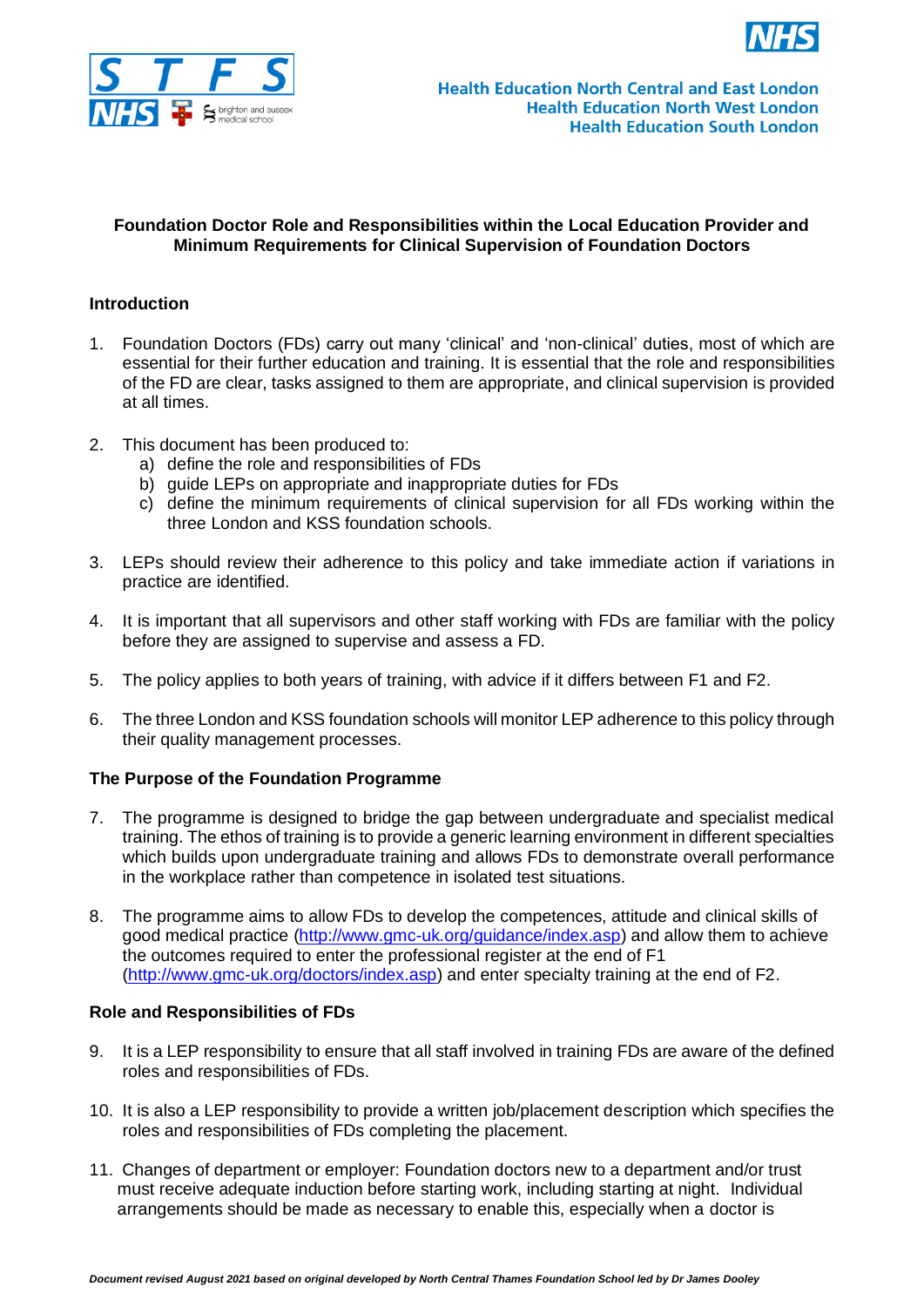



working up to the end of their contract at one trust and starting immediately elsewhere. The overall hours worked should continue to be compliant with the Junior Doctor contract.

- 12. The main role of the FD is to deepen and broaden their knowledge and clinical skills through a mixture of teaching opportunities, hands-on experience on the wards/in the community and series of assessments to achieve the competences outlined in the FP Curriculum [\(https://foundationprogramme.nhs.uk/curriculum/\)](https://foundationprogramme.nhs.uk/curriculum/). To fulfil this role FDs are responsible for:
	- $\checkmark$  revisiting clinical and professional practice, and studying at increasingly complex levels
	- $\checkmark$  practising with decreasing supervision
	- ✓ building on existing levels of understanding
	- $\checkmark$  recognising that levels of expertise generally increase with practice and reflection
	- $\checkmark$  practising in a way which makes patient safety paramount
	- $\checkmark$  working closely with doctors in specialty teams and with nurses and other associated healthcare professionals
	- ✓ attending all mandatory professional development teaching sessions and attending FPspecific teaching arranged by their LEP
	- $\checkmark$  completing all the assessments outlined in the Assessment Guide for FDs: <https://foundationprogramme.nhs.uk/curriculum/assessments/>
	- $\checkmark$  meeting supervisors on a regular basis to identify personal learning needs and discuss plans on how to meet them
	- $\checkmark$  ensuring that their own health does not pose a risk to patients in accordance with the GMC's Good Medical Practice
	- $\checkmark$  managing their own learning, using the support structures within their LEP and the Foundation Programme Horus e-Portfolio
	- $\checkmark$  supporting the quality of training, by completing surveys and attending quality management visits

#### **Learning Priorities for FDs**

- 13. FDs are required to obtain theoretical and practical knowledge and competences in the following areas:
	- $\checkmark$  Good Clinical Care
	- ✓ Maintaining Good Medical Practice
	- $\checkmark$  Relationships with Patients and Communication
	- $\checkmark$  Working with Colleagues
	- $\checkmark$  Teaching and Training
	- $\checkmark$  Professional Behaviour and Probity
	- ✓ Acute Care
- 14. The main learning priorities for F1 Doctors should be:
	- $\checkmark$  diagnosis and clinical decision making
	- $\checkmark$  effective time management, prioritisation and organisational skills
	- ✓ clinical accountability, governance and risk management
	- $\checkmark$  safe prescribing in clinical practice
	- $\checkmark$  the frameworks needed to ensure patient safety
	- $\checkmark$  legal responsibilities in ensuring safe patient care
	- $\checkmark$  the recognition of diversity and cultural competence
- 15. The main focus for F1 doctors should be training in the assessment and management of the acutely ill patient.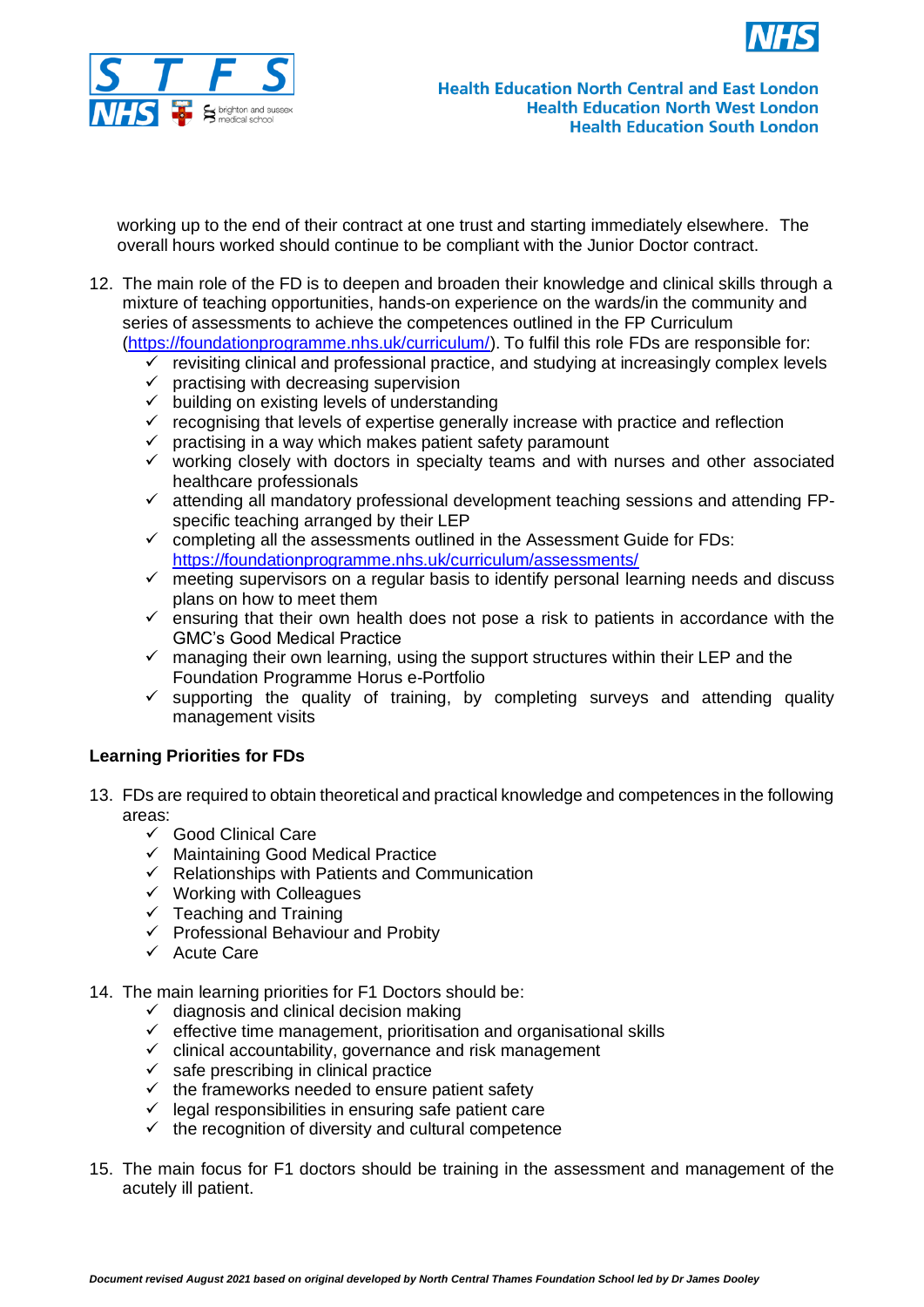



- 16. The main additional learning priorities for F2 Doctors should be:
	- $\checkmark$  decision making through communication with patients
	- $\checkmark$  team-working and communicating with colleagues
	- $\checkmark$  understanding consent and explaining risk
	- $\times$  managing risk and complaints and learning from them
	- $\checkmark$  being aware of ethics and law as part of clinical practice
	- $\checkmark$  using evidence in the best interest of patients
	- $\checkmark$  understanding how appraisal works to promote lifelong learning and professional development
	- $\checkmark$  undertaking small group teaching, including a presentation
- 17. It is expected that LEPs and individual departments consider the above when assigning duties to FDs or designing educational teaching programmes.

### **General and Clinical Duties Expected of FDs**

- 18. Taking into account the above, FDs are expected to carry out clinical duties which include:
	- $\checkmark$  history taking, examination and differential diagnosis
	- $\checkmark$  management of acute and chronically ill patients and diagnostic testing
	- $\checkmark$  clinical skills e.g. venepuncture, arterial blood gas sampling
	- $\checkmark$  assessment of patients arriving for elective admission
	- $\checkmark$  effective communication skills and counselling including breaking bad news
	- $\checkmark$  co-ordinating treatment and investigative procedures
	- $\checkmark$  discharge planning
- 19. FDs should note that they may occasionally be required to perform duties in emergency and unforeseen circumstances at the request of their supervising consultants but these are exceptional and should not be required for prolonged periods or on a regular basis.

# **Tasks Considered to be beyond the Competence of FDs**

- 20. FDs should only assume responsibility for or perform procedures in areas where they have sufficient knowledge, experience and expertise.
- 21. Specific conditions apply to the following procedures/duties in relation to FDs:

## a) **Site or side marking for procedures to be carried out by others**

It is the responsibility of every supervisor and other medical professionals to ensure that FDs are never asked to site or side mark. This is the responsibility of the person carrying out the procedure.

#### b) **Prescription, transcription and administration of drugs**

It is the LEP's responsibility to ensure that FDs and their supervisors are fully aware of the risks and responsibilities associated with the prescription, transcription and administration of drugs. The following should be noted:

- $\checkmark$  F1 Doctors are not allowed to prescribe, transcribe or administer cytotoxic drugs or immunosuppresants (excluding corticosteroids).
- $\checkmark$  F2 Doctors should never initiate or administer cytotoxic drugs or immunosuppresants (excluding corticosteroids). Specialist units which provide training for FDs may apply for an exceptional variance of this directive to the Foundation School Director. Variances for the administration of cytotoxics will **not** be granted which would permit a FD's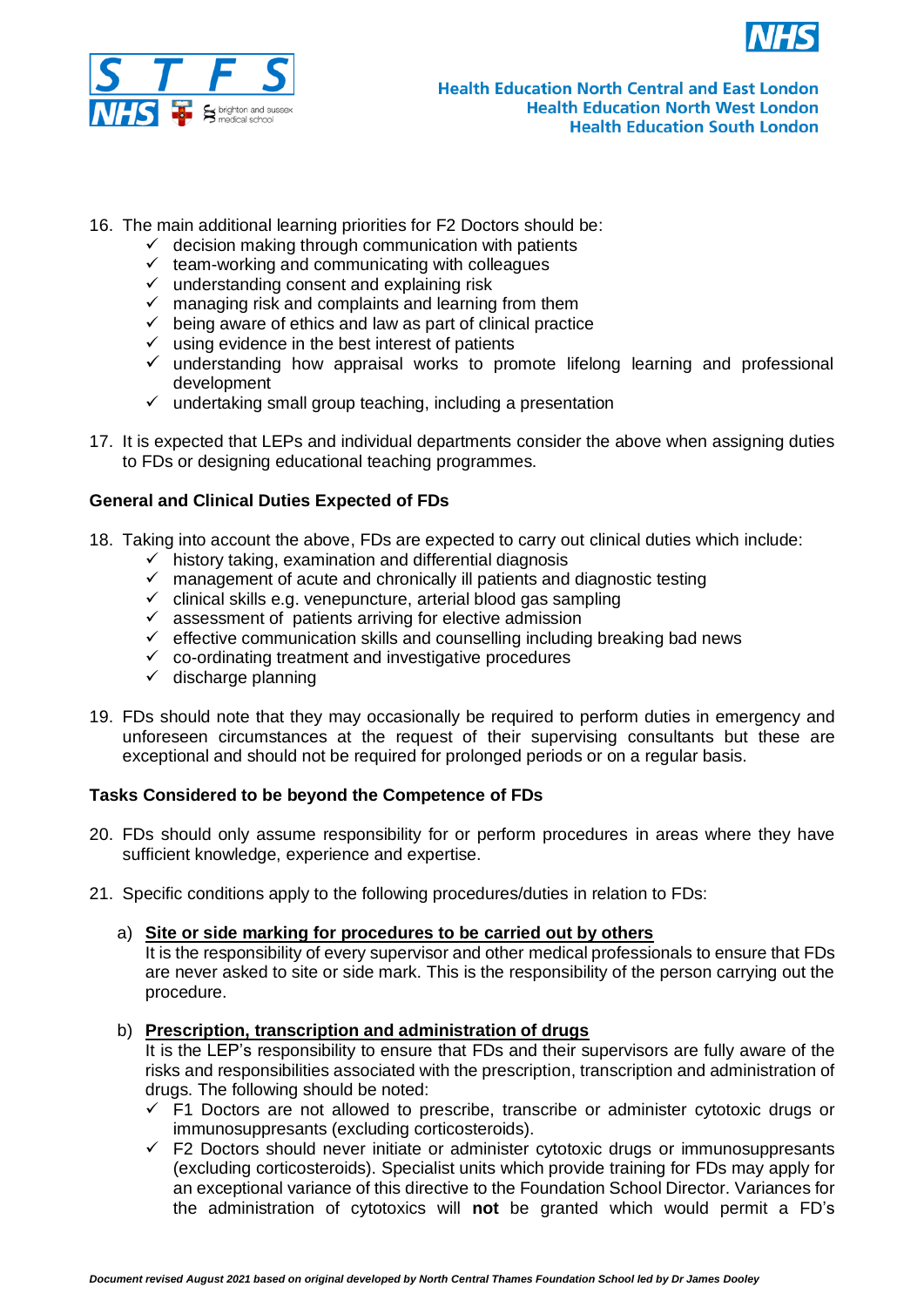



participation in administrations via the intrathecal route, nor, without evidence, that for other routes:

- The experience forms part of a defined programme of training and is not a routine duty
- Agreed protocols are in place, which include formal, supervised and certificated experience
- An appropriately trained senior doctor or nurse is always present
- The delivery of treatment is during the day and does not depend upon the presence or absence of the FD.
- $\checkmark$  It is the responsibility of the LEP to ensure that the F2 Doctor has been trained in the relevant procedure, and his/her competency has been proved through assessments, before being allowed to prescribe or transcribe cytotoxics.

# c) **Obtaining consent for procedures**

Consent is the responsibility of the doctor undertaking an investigation or providing treatment. If this is not practical, responsibility can be delegated to someone else but the following must be taken into account when asking FDs to obtain consent:

- $\checkmark$  F1s are not allowed to take consent for procedures that they cannot/do not perform (for example endoscopy, radiological procedures, surgical operations)
- ✓ If a F2 is not capable of carrying out a procedure, s/he may **only** obtain consent for it when documented as trained to do so, under direct supervision, or under specific delegation from the experienced doctor carrying out that procedure. It should be also ensured that the role of the FD in the consent process has been discussed and is clearly understood.
- $\checkmark$  The doctor who delegates the obtaining of consent will still be responsible for making sure that the patient has been given enough time and information to make an informed decision, and has given their consent before any investigation or treatment starts

The three London and KSS Foundation Schools expect LEPs to have formal policies in place governing consent, and to audit compliance at regular intervals.

## **Appropriate and inappropriate duties for FDs**

- 22. It is the responsibility of every supervisor and other medical staff member to ensure that FDs only undertake appropriate duties and those with no educational value (e.g. portering) are not assigned to them.
- 23. It is expected that the LEP and individual departments have a defined training process and a method of assessing and recording competency, in addition to the list of competences in the Foundation Programme Curriculum, for clinical procedures which may be appropriate for improving general practical clinical competence during the particular placement. Such procedures, however, may be deemed inappropriate if they are a little more complex and the FD is unlikely to need that skill again.
- 24. The following procedures are considered **appropriate** for FDs (see also paragraphs 25 and 36) after they have been trained to do so:
	- ✓ Urethral catheterisation
	- ✓ Venepuncture
	- ✓ Cannulation
	- $\checkmark$  Blood culture taking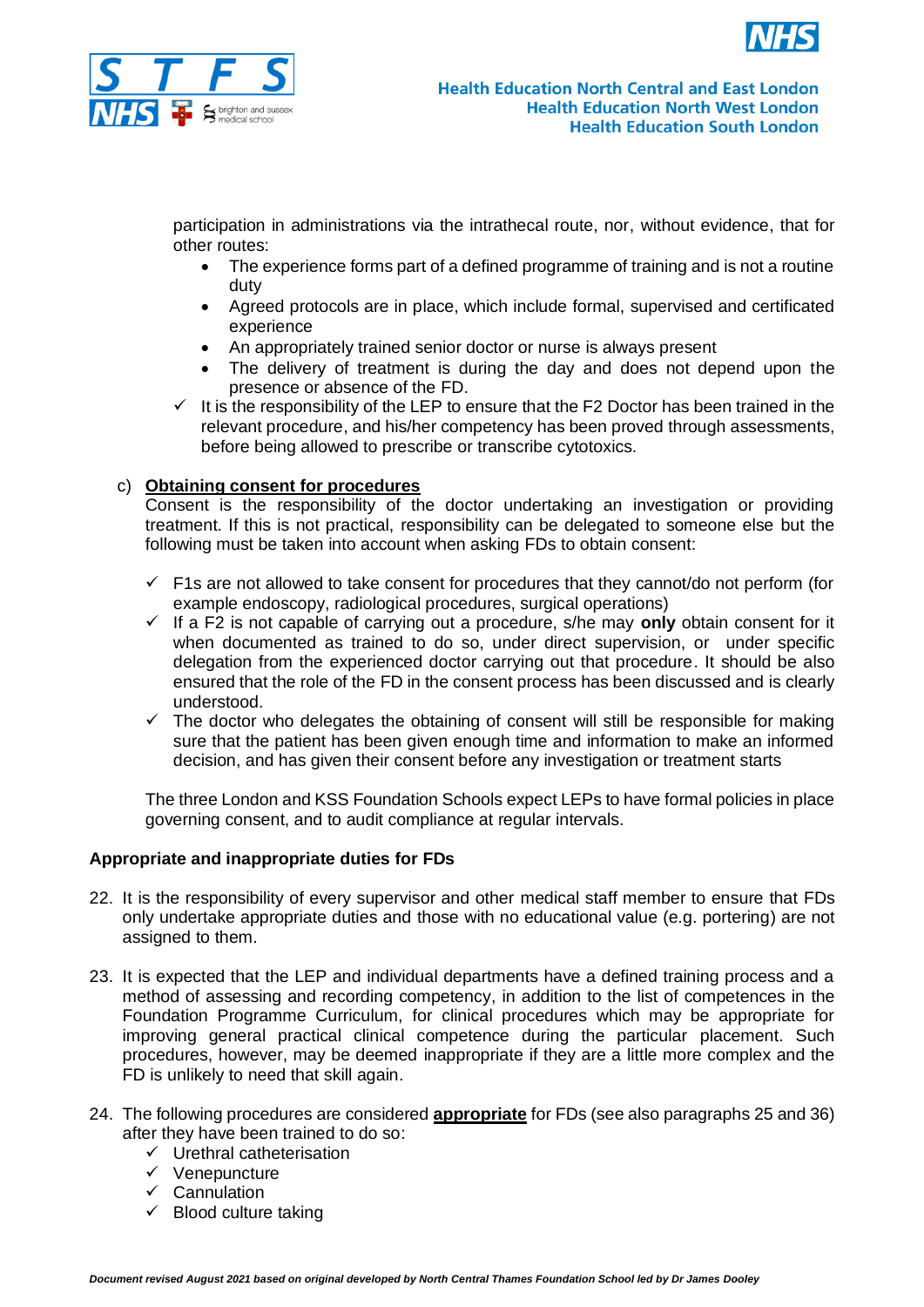



- $\checkmark$  ECG taking
- ✓ IM injections
- $\checkmark$  SC injections
- ✓ IV injections (note: not cytotoxics etc.)
- $\times$  Arterial blood gas sampling
- $\checkmark$  Oxygen therapy (starting on nasal specs, to venture masks, to 15L non-rebreather)
- $\checkmark$  Starting and administering nebuliser therapy
- $\checkmark$  Performing spirometry
- $\checkmark$  Taking all basic observations including HR, temperature, BP and oxygen saturation
- $\checkmark$  BM testing (only if confirmed as competent within the LEP)
- $\checkmark$  Setting up an IV infusion
- ✓ Performing CPR
- $\checkmark$  Using airway protection devices
- $\checkmark$  Nasal packing for haemorrhage
- $\checkmark$  Straightforward suturing
- $\checkmark$  Bladder scanning
- $\checkmark$  Femoral venous blood sampling
- $\checkmark$  Femoral arterial blood sampling
- $\checkmark$  Femoral nerve blocks
- $\checkmark$  Joint aspiration (knee only)
- ✓ Skin biopsy
- 25. Locums: Provisionally registered (F1) doctors may only do locums/additional shifts within their employing trust and in a unit or specialty in which they are currently working or have previously worked. Adequate on-site supervision must be available at all times, and overall hours compliant with the Junior Doctor contract.
- 26. The following may be undertaken by FDs **if appropriately supervised**:
	- ✓ Pleural fluid tube drainage under ultrasound guidance
	- ✓ Ascitic drainage (therapeutic)
	- ✓ Sigmoidoscospy
	- $\checkmark$  Central line insertion under ultrasound guidance
	- $\checkmark$  Inserting a naso-gastric tube or naso-gastric enteral feeding tube and confirming safe placement
	- $\checkmark$  Ascitic tap (paracentesis) for diagnosis
	- $\checkmark$  Pleural tap for diagnosis
	- $\checkmark$  Removal of chest drains
	- ✓ Femoral lines
	- ✓ Arterial lines
	- ✓ Lumbar puncture
	- ✓ Proctoscopy
	- $\checkmark$  Virtual patient reviews by tele-medicine
- 27. It is expected that supervisors and other personnel working with FDs ensure that a number of routine duties which provide the basis for the development and refinement of essential clinical skills do not feature *to an inappropriate extent.* Where the following duties do not make an essential contribution to the education of the FD, the duties should not be assigned to them:
	- Venesection
	- Siting and resiting cannulae
	- Phlebotomy support for dynamic endocrine function tests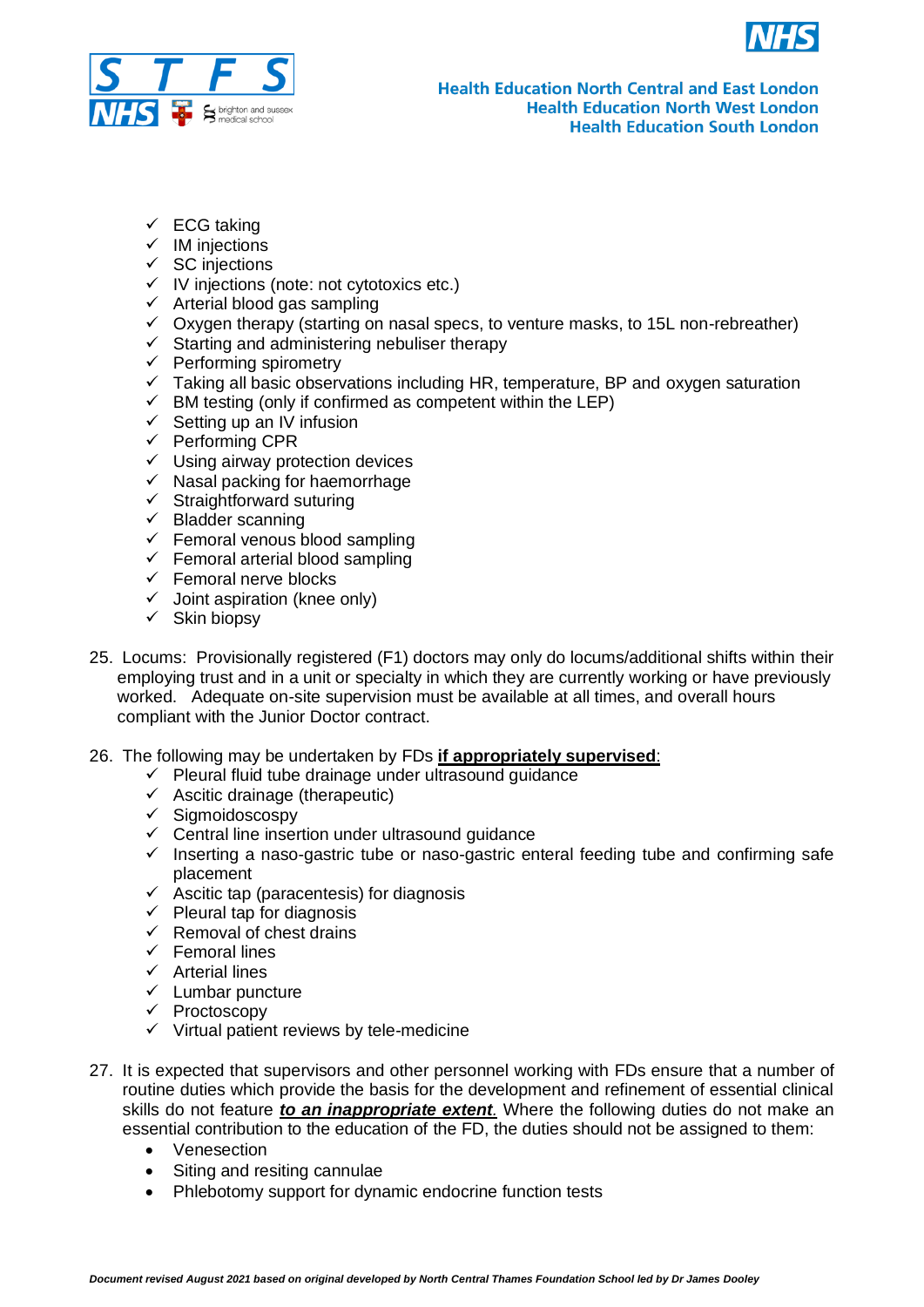



- Clerking patients attending for day case surgery or outpatient procedures such as endoscopy/angiography - limited involvement would be permitted where there is a demonstrable educational component such as attending the procedure.
- Supervising ECG exercise stress tests. In appropriate circumstances, FDs may supervise tests being carried out on their own in-patients, but only after appropriate training in observation, interpretation and resuscitation.
- Lengthy discharge summaries, over and above an initial discharge letter
- GP home visits, unless there is an educational purpose.
- 28. The following duties are **not the responsibility of FDs** and should never be assigned:

### **Clinical duties**

- Routine phlebotomy, or compensating for regular shortfalls in the phlebotomy service
- Administering contrast media, unless the FD has been directly involved with the assessment of the patient, and only after training in the management of anaphylaxis
- Warfarin level assessments in coagulant clinics

## **Non-clinical duties**

- Routinely collecting or delivering requests and results of investigations
- Finding beds for emergency and routine admissions/portering duties
- Filing and other strictly clerical work
- Explaining cancellation of admissions
- Negotiating patient placements with social service departments unless this is part of their training on discharge arrangements as part of a Multi Disciplinary Team

#### **Minimum Requirements for Clinical Supervision of FDs**

- 29. FDs should never be left without adequate on-site clinical supervision which must be immediately available in person and not just by telephone or telemedicine.
- 30. Out of hours working, including nights, can provide useful experience for both F1 and F2 doctors. The required on-site supervision can be provided by the trainee working as part of a well-constituted hospital at night team. (As shift working often impacts on daytime educational opportunities, no more than 2x4 month placements of the year should include frequent night shifts).
- 31. Every FD must have a CS allocated for each placement who is responsible for ensuring that the FD is appropriately supervised, supported and is only assigned appropriate duties.
- 32. All CSs must have had adequate training and be aware of their responsibilities for patient safety. The FTPD should be notified in writing if the CS will be absent for more than 2 weeks and assign an alternative CS.
- 33. If the CS is temporarily unavailable, supervision should be transferred to a trained practitioner but the CS will retain overall responsibility/accountability for patient care and the FD.
- 34. The CS should link the level of supervision to the competence and experience of the FD.
- 35. The CS must assess and deem FDs competent before allowing them to perform procedures without direct supervision.